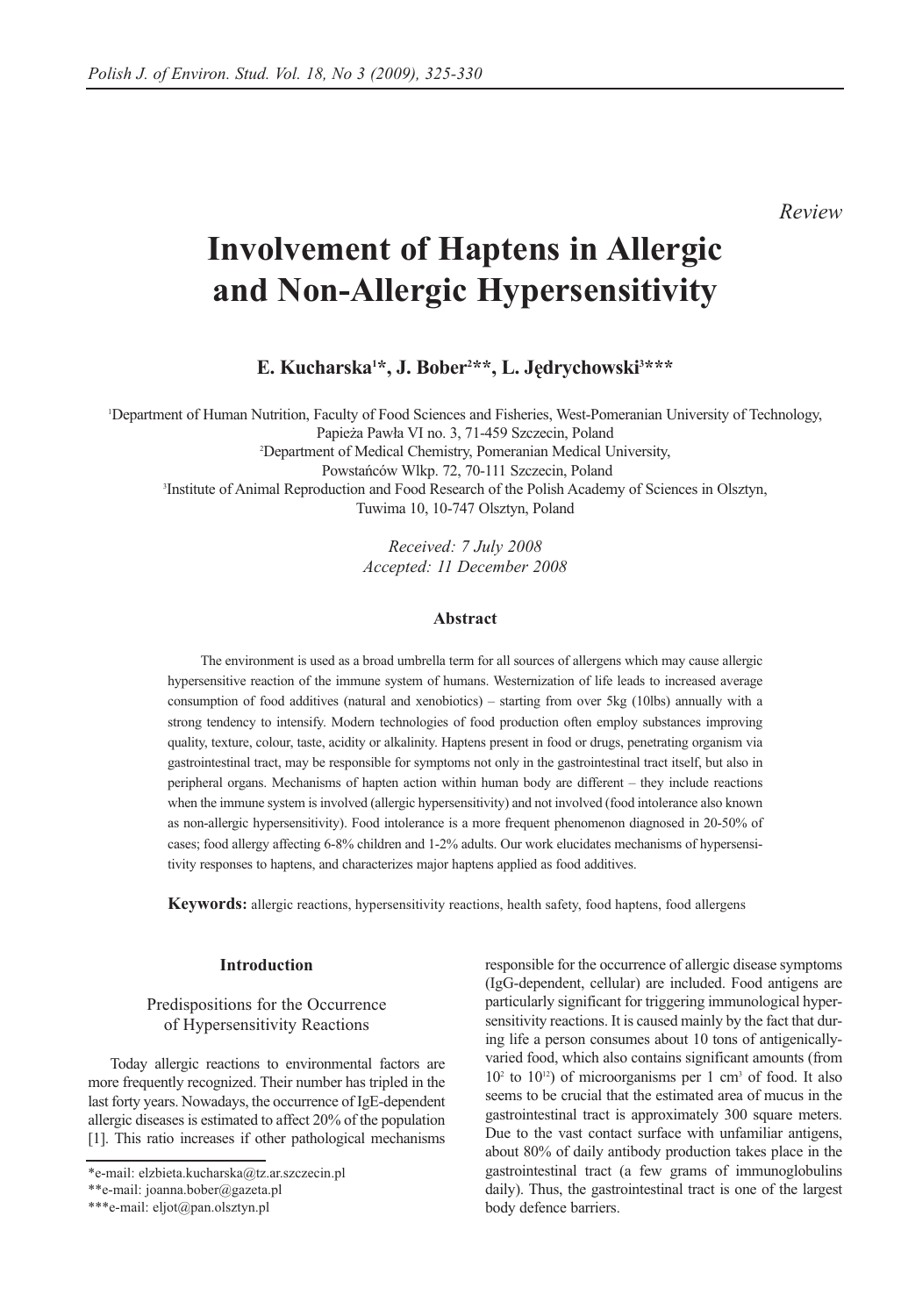Food allergy (caused by food compounds) is an important, but still not well-understood problem, affecting 6-8% of children and 1-2% of adults [2]. The reasons why some individuals develop such a disorder are sought in genetic, anatomo-physiological, and environmental conditions. The progress observed in genomics has contributed to the discovery of chromosome-localized genes responsible for expression of receptors for IgE, synthesis of pro- and antiinflammatory cytokines, synthesis of TCR receptors, adhesion molecule receptors, chemokines, and expression of MHC antigens [3-5]. The following chromosomal regions: 5q 31-33, 5q, 6p21.3, 11q13, 16p12 of chromosome 12 and 14, as well as 16p12 and 17q, were mainly found to be of particular importance. Among other things, the intensity of observed allergic reactions and the incidence of asthma are explained by a subtle genetic diversity observed among human races.

A substantial role in the incidence of allergic hyperactivity is played by environmental factors [6]. It is confirmed that the incidence and the level of symptom progression may be predisposed or modified without activation of immunological mechanisms, e.g. physical exertion or exposure to UV radiation. Moreover, immunity may be modified by increased exposure to various environmental antigens, e.g. via contact with bacteria, viruses, parasites, or microbiological cleanliness of the human environment [7-12].

The increased probability of incidence of hypersensitivity reaction may be a result of airway contacts, especially frequent and long-term, with toxic chemical compounds which may act as adjuvants, e.g. cigarette smoke chemicals and vehicle exhaust fumes (diesel asthma) [13]. A similar effect through frequent, direct contact, may be exerted by substances modifying physiological functions of skin and mucous membranes (ointments, cosmetics, antibiotics, disinfectants), as well as long-term treatment with some drug components[14]. Hypersensitivity reactions of the digestive tract may be demonstrated after consumptions of food products containing increased concentrations of natural compounds like histamine and tyramine, or dyes - for example: carmine (E120), indigo-carmine (E132), synthetic cochineal (E124) (also preserved with sulphites [15]).

A mode of contact is also of crucial significance, i.e. the size of a large single dose or repeated smaller doses of antigens, likewise chemical structure and penetration route and the ability to translocate and accumulate in specific tissues, organs and organisms.

According to the European Academy of Allergology and Clinical Immunology (EAACI), allergens are antigens triggering reactions of immunological hypersensitivity. Most frequently, these are proteins (lipo- or glycoproteins) of 3- 160 kDa (predominantly, 20-40 kDa). The potential to cause allergy is also demonstrated by some haptens (i.e. chemical compounds of molecular weight lower than 1 kDa) most often by conjugation with organism proteins. These compounds include preservatives, dyes, and antibiotics present in food. Sometimes carbohydrates and their protein conjugates may become allergens. They are recognized by an immune system which leads to IgE production and development of type I allergy or specific TCR receptors and type IV allergy according to Gell-Coombs classification of hypersensitivity [1]. Symptoms of type II and III hypersensitivity are less frequently triggered by consumption of food products.

The environment is used as a broad umbrella term for all sources of allergens which may cause hypersensitive reaction of the human immune system [16-18]. Due to their heterogenic structure, allergens are characterized by various biochemical, biological and physical properties. Some of them demonstrate enzymatic activity, which enables modification of mucous membranes and antigen penetration [19]. At the moment (May 2008), out of the total number of 2438 allergens described in Allergome database, 932 allergens were included and 788 identified and assigned to 139 protein families in the AllFam database [20, 21].

Considering a spectacular antigenic variety of food compounds, the above-mentioned interactions may affect a broad spectrum of antigen reactions. Thus, it is very important to evaluate health safety of food products, including the new generation and so-called functional food.

Physicochemical properties, nutritional and biological values, digestibility, and absorption are the main parameters to be analyzed. Antigenic and immunoreactive properties of food are rarely taken into account. This is particularly important in the case of food allergies when the immune response to food antigens is not typical (atopic).

Defence mechanisms of immune system are complex. Locally produced cells and mediators in gut-associated lymphatic tissue (GALT) may be transferred to peripheral organs via lymphatic and cardiovascular systems and, as a result, shape the final systemic immunity.

Until recently it was believed that haptens, due to their low molecular weight, have to be combined with peptides to gain antigenic properties. This belief was undermined by the discovery that there are haptens (e.g. mannitol) which are able to induce IgE-dependent reactions directly because of their similarity to protein-bound sugar (d-mannose) [22]. Haptens enter the body via mucous or serous membranes or skin; they sometimes penetrate to tissues during surgical procedures, leading to induction of inflammatory allergic reactions. Examples of haptens include metal ions or simple chemical compounds often found in drugs, preservatives, cosmetics, dyes or food ingredients. Some haptens may be released inside the body during digestion of complex chemical compounds (e.g. drugs) in the gastrointestinal system.

Modern technologies of food production often employ substances improving quality, texture, colour, taste, acidity or alkalinity. Westernization of life leads to increased average consumption of food additives (natural and xenobiotics) – starting from over 5kg (10lbs) annually with a strong tendency to intensify [23]. Haptens present in food or drugs, penetrating an organism via the gastrointestinal tract, may be responsible for symptoms not only in the gastrointestinal tract itself but also in peripheral organs, for instance leading to the urticaria, aggravated atopic eczema [24], haemolytic anaemia [25], and changes in central nervous system diagnosed as hyperactivity [26]. They may also provoke symptom manifestation during courses of autoaggression diseases, e.g. drug-induced allergic hepatitis [27] and lupus erythematosus [28].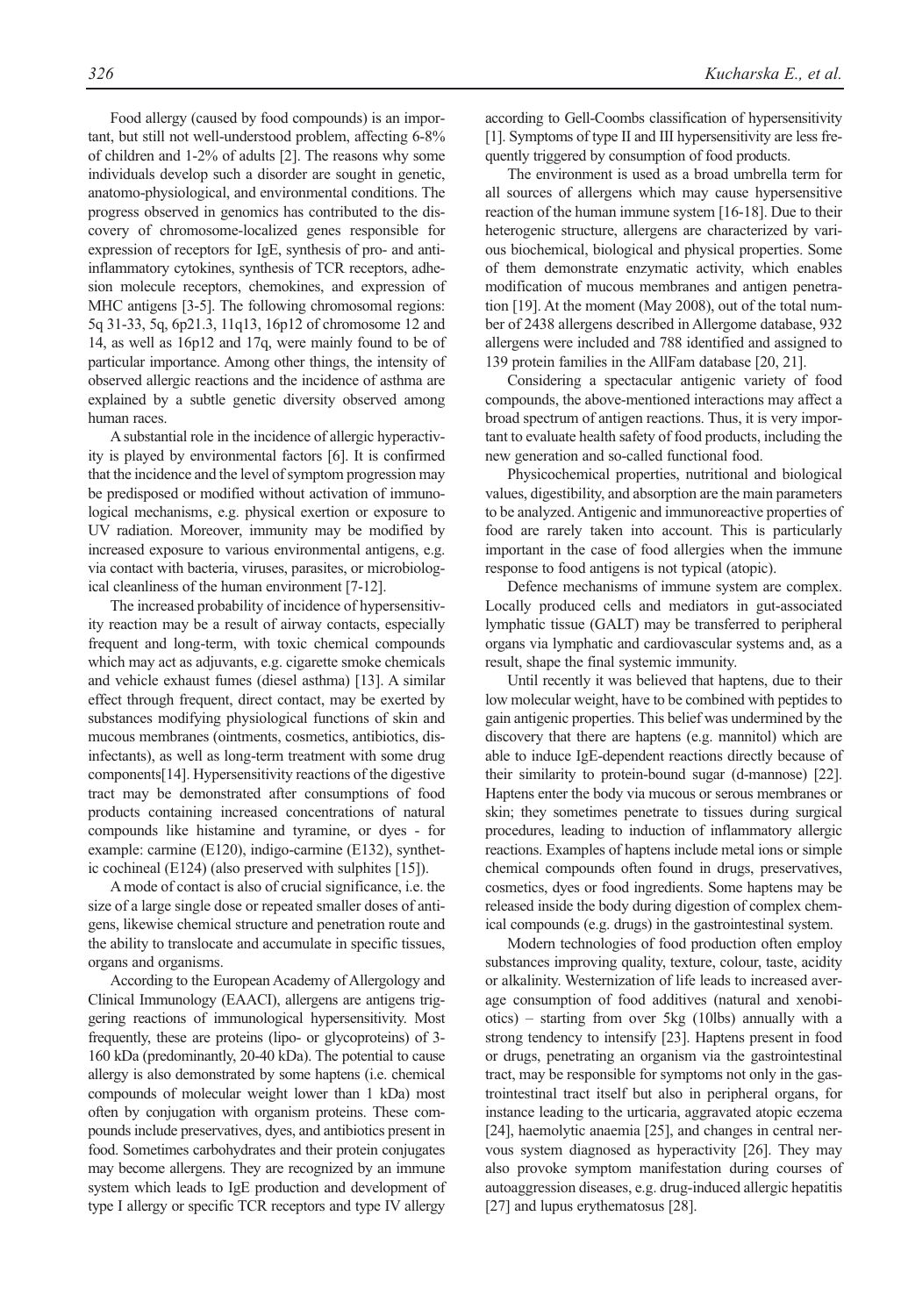Table 1. Preservatives used as food additives, which may trigger symptoms of non-allergic hypersensitivity. (Additive substances in food, 1999 [15]).

| Preservatives which may trigger symptoms of non-allergic<br>hypersensitivity |                                                 |  |  |
|------------------------------------------------------------------------------|-------------------------------------------------|--|--|
| E number                                                                     | Preservatives                                   |  |  |
| 200                                                                          | Sorbic acid                                     |  |  |
| 201                                                                          | Sodium sorbate                                  |  |  |
| 202                                                                          | Potassium sorbate                               |  |  |
| 203                                                                          | Calcium sorbate                                 |  |  |
| 210                                                                          | Benzoic acid                                    |  |  |
| 211                                                                          | Sodium benzoate                                 |  |  |
| 212                                                                          | Potassium benzoate                              |  |  |
| 213                                                                          | Calcium benzoate                                |  |  |
| 214-219                                                                      | Esters and salts of p-hydroxybenzoic acid (PHB) |  |  |
| 220                                                                          | Sulphur dioxide, sulphite anhydride             |  |  |
| 221                                                                          | Sodium sulphite                                 |  |  |
| 222.                                                                         | Sodium hydrogen sulphite                        |  |  |
| 223                                                                          | Sodium metabisulphite                           |  |  |
| 226                                                                          | Calcium sulphite                                |  |  |
| 227                                                                          | Calcium hydrogen sulphite                       |  |  |
| 228                                                                          | Potassium hydrogen sulphite                     |  |  |

Data on 2D/3D structures, physicochemical properties, carrier proteins, and similarities among 7,500 haptens have been collected by computer databases. Super Hapten [29, 30] is one of the largest databases, and besides the abovementioned data it also gathers about 10,000 hapten-related scientific publications.

Mechanisms of hapten action within the human body are different – they include reactions when the immune system is involved (allergic hypersensitivity) and not involved (food intolerance, also known as non-allergic hypersensitivity).

There is a clear lack of epidemiological data on hypersensitivity reactions caused by haptens. According to Johansson et al., haptens cause such reactions 'rarely' if compared to antigens [1].

Non-allergic food hypersensitivity (food intolerance) is a more frequent phenomenon, diagnosed in 20-50% of cases; however, the situation when both pathophysiological syndromes overlap leads to diagnostic problems.

#### **Mechanisms of Allergic Hypersensitivity**

There are four ways that haptens can gain their allergic properties:

a) by coupling to extracellular protein, e.g. in transcellular liquid. Metal ions bind to protein and change structural conformation of proteins, which leads to treating them as 'non self' by the immune system [31],

- b) by coupling to intracellular proteins and Class 1 MHC presentation, involving the induction of cytotoxic cells [32],
- c) by coupling outside the MHC groove and direct stimulation of CD4 TCR lymphocytes. This mode of T lymphocyte stimulation resembles stimulation by superantigens [33, 34]. Günther suggested the term superhaptens, especially for metal ions such as:  $Ni^{2+}$ ,  $Co^{2+}$ ,  $Cr^{3+}$ , and  $Cu^{2+}$ .
- d) by direct coupling with cytoplasm of antigen-presenting cells (APC), if hapten has a lipid structure and can penetrate cytoplasmatic membrane [29, 30].

Having gained their antigenic properties, haptens shift throughout the mucous membrane of the gastrointestinal tract and are internalized by APCs by endocytosis and pinocytosis. Most frequently, mature dendritic cells (presenting on their surfaces molecules CD80/86, receptors for chemokines, and increased density of Class I and II MHC antigens) and macrophages stimulated by IFNγ act as APCs. After internalization of allergen via pinocytosis, they release numerous cytokines such a TNF-α, IL-12, and IL-18. Moreover, the presence of IL-4 in transcellular spaces was observed in atopic patients contrary to healthy individuals. After enzymatic defragmentation and glycation allergens are presented to Th2 lymphocytes, which stimulate migration of eosinophils, granulocytes, and transformation of B lymphocytes into plasmatic cells producing antibodies (mainly IgE) via released cytokines: IL-4, 5, 6, 13, GM, and CSF. Other cell populations are also involved in the development of inflammatory allergic response. They include mastocytes, a small amount of basophils, monocytes and Treg lymphocytes, which are supposed to reduce and terminate the process. Currently, it is believed that a significant role in shaping the immune response of an organism to external antigen depends on the balance between Th1/Th2/Treg/Th17 lymphocyte subpopulations and lymphocyte-produced reaction mediators (IL-4, IL-5, IL-6, IL-10, IL-12, IL-13, IL-17, IFN- $\gamma(\alpha/\beta)$ , TGF- $\beta$ ). Such homeostasis, together with overlapping interactions of environmental micro-organisms and their metabolites, lies at the basis of studies on molecular mechanisms of allergy incidence [12]. Additionally, the increased level of pro-inflammatory cytokines (IL-17, TSLP and IL-6) in proportion to regulatory cytokines (IL-10 and TGF-β) may play an important role in diagnostics of inflammatory, allergic/autoimmune diseases and be a marker preceding disease signs in asymptomatic patients.

In 2008 McFadden et al. presented an interesting hapten-atopic hypothesis. According to this view, the increase in number of cases of atopic diseases observed during the last 40 years in Western countries is caused by consumption of processed products containing many artificially-created haptens. The authors believe that food, especially bread and milk, consumed in early stages of human life and containing numerous haptens, leads to reducing tolerance to allergens present in food. It happens because haptens activate different mechanisms than allergens. Destruction of natural barriers leads to inflammatory and allergy symptoms in organs, including skin, and to atopic dermatitis development [31].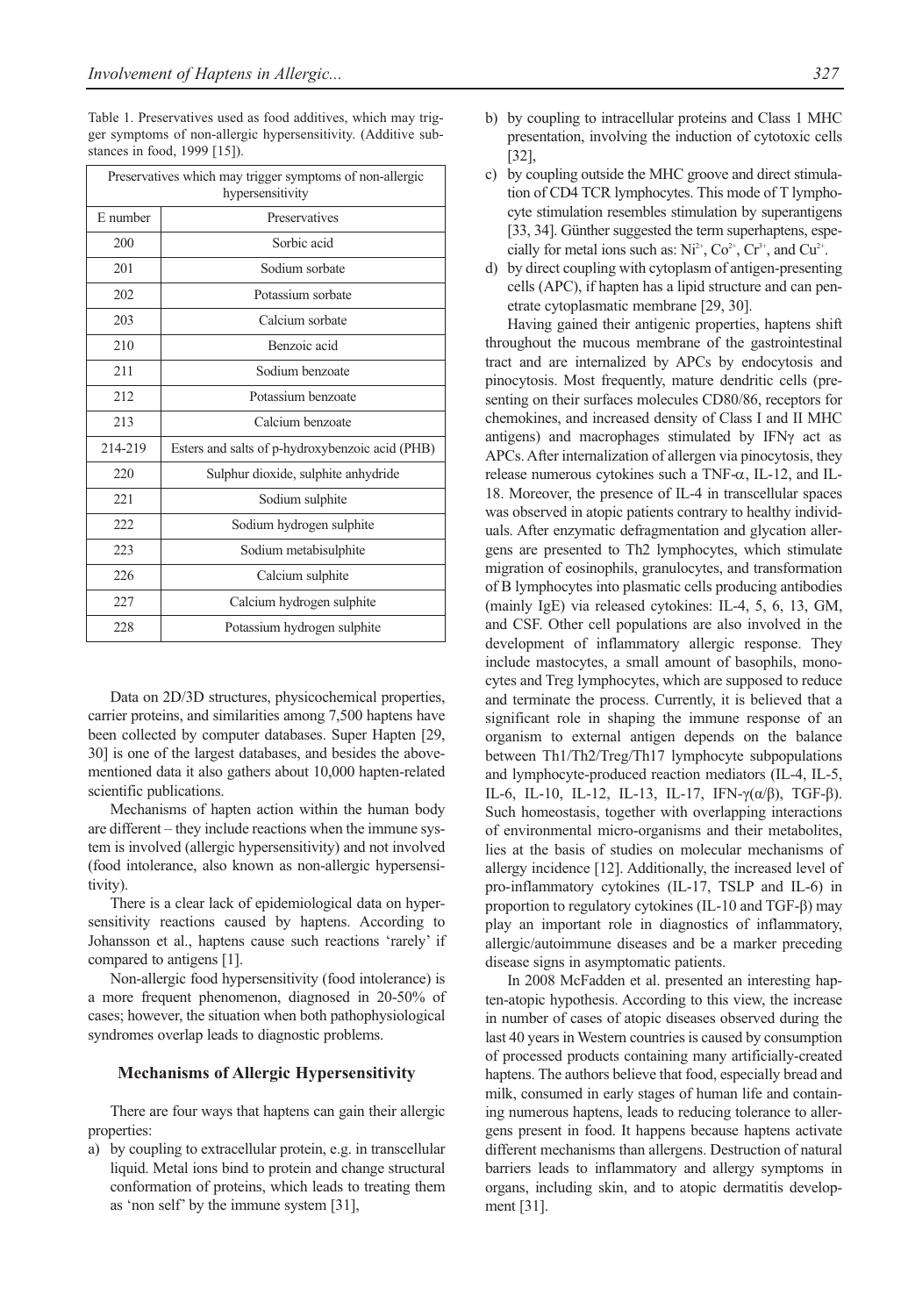## **Pathomechanisms of Non-Allergic Food Hypersensitivity**

Chemical compounds characterized by small-sized molecules and present in food may have a negative influence on organisms without activation of immunity mechanisms.

According to Madsen, Denmark was the first country that in 1973 introduced a legal ban to food additives [32]. Since 1984 the ban has been extended on food dyes. Norway and Sweden followed Danish legislation with additional restrictions on food preservatives. However, a lack of consequence has been observed. The production of 'light' soft drinks and sweets (containing saccharine) increases systematically. Besides, the introduction of lowcaloric semi-products (with fat partially replaced by water) and bread has seen the addition of emulsifiers, modified starch, carrageenans, glutamines, and antioxidants. As a result, consumption of food additives has increased [32]. They were tested on animal and human models.

Substances administered long-term to laboratory animals (as well as in high quantities) caused carcinogenic, or toxic- especially cardiotoxic changes, leading to behavioural disorders, induced diabetes and also element deficiencies. Significant differences between permissible doses and those causing acute or chronic toxicity in humans were observed. Therefore, food additives are safe for healthy individuals, but in patients suffering from allergy they may:

- act as adjuvants, non-specifically escalating the symptoms of atopic diseases: asthma and atopic dermatitis,
- change ratios of released prostaglandins and leukotrienes, like salicylates. Blocking of cyclooxygenase causes predominance of leukotrienes. Leukotrienes act chronically, constrictionally on bronchi and increase oedema of mucous membranes and mucus secretion. Asthma symptoms occur, although the reaction mechanism is exclusively biochemical.
- toxic cell destruction of mastocytes and basophils may lead to urticaria in children. A similar phenomenon was observed in prick-tests, leading to false positive results.
- demonstrate more advanced symptoms: blood pressure drop, tachycardia, skin hyperaemia, urticaria, rhinorrhoea. These symptoms, induced by haptens (mainly tartrazine), are caused by degranulation of a large number of mastocytes due to ionic disturbances (zinc ions are chelated by tartrazine),
- lead to hyperactivity and increased aggression. Such reactions in children were previously explained by swelling of the central nervous system (CNS) structures during the course of an allergy. It turned out that consumed aspartame, which doubles the concentration of phenylalanine in CNS, may be a 'non-immunological' reason. The increase in tyrosine concentration followed by a decrease in the serotonin precursor tryptophan was also reported. Low levels of serotonin in CNS of children were found to be responsible for hyperactivity and increased aggression.
- migraine attacks observed after consumption of chocolate, cocoa and sweets are also linked to direct influence

Table 2. Colouring materials used in food production, which may trigger symptoms of non-allergic hypersensitivity (pseudoallergy).

| Kind<br>of<br>$dyes*$ | E number | Colouring materials           | Colours       |
|-----------------------|----------|-------------------------------|---------------|
|                       | 102      | Tartrazine                    | lemon yellow  |
|                       | 104      | Quinoline yellow              | yellow        |
|                       | 110      | Orange yellow S               | orange yellow |
|                       | 120      | Carminic acid<br>(carmin dye) | red           |
|                       | 122      | Azorubine (azo dye)           | red           |
|                       | 123      | Amaranth (azo dye)            | red           |
|                       | 124      | Cochineal red A<br>(azo dye)  | red           |
|                       | 127      | Erythrosine BS<br>(azo dye)   | red           |
|                       | 151      | <b>Brilliant black BN</b>     | black         |
|                       | 160(b)   | <b>Bixin</b>                  | orange        |
|                       | 161(g)   | Canthaxanthin                 | orange yellow |
|                       | 131      | Patent blue                   | blue**        |
|                       |          |                               |               |

\*Additive substances in food, 1999 [15]

\*\*banned in Australia, USA and Norway [39]

of food compounds on mastocytes. It is explained by the low level of maturity of enzymatic systems in children, reduced ability of binding compounds to plasma proteins, and the ability of low-molecule compounds to penetrate a blood-brain barrier.

## **The Incidence of Selected Additives in Food**

It is estimated that a person consumes about 12-60 different food additives during a single meal [23], thus a potential health threat for consumers suffering from nonallergic hypersensitivity is high.

Food additives used in food production are expected to make the product more attractive and prolong its shelf-life. Some of them, e.g. benzoates, disulphides, sulphates IV, aspartame, dyes, and sodium glutamate consumed regularly may cumulate in an organism and trigger symptoms of intolerance.

Benzoates are used as food preservatives and act by inhibiting enzymatic pathways of micro-organisms and their spores. Their excessive consumption may lead to allergy in asthmatics and allergy sufferers, and in people sensitive to aspirin may cause gastrointestinal disorders.

Disulphides, applied mainly as food and drink preservatives, are found in numerous products: bread additives, tea, sweets, seafood, jams, jellies, dried fruit and vegetables, fruit juices, vegetable preserves, potato powder, frozen potatoes, and soup concentrates.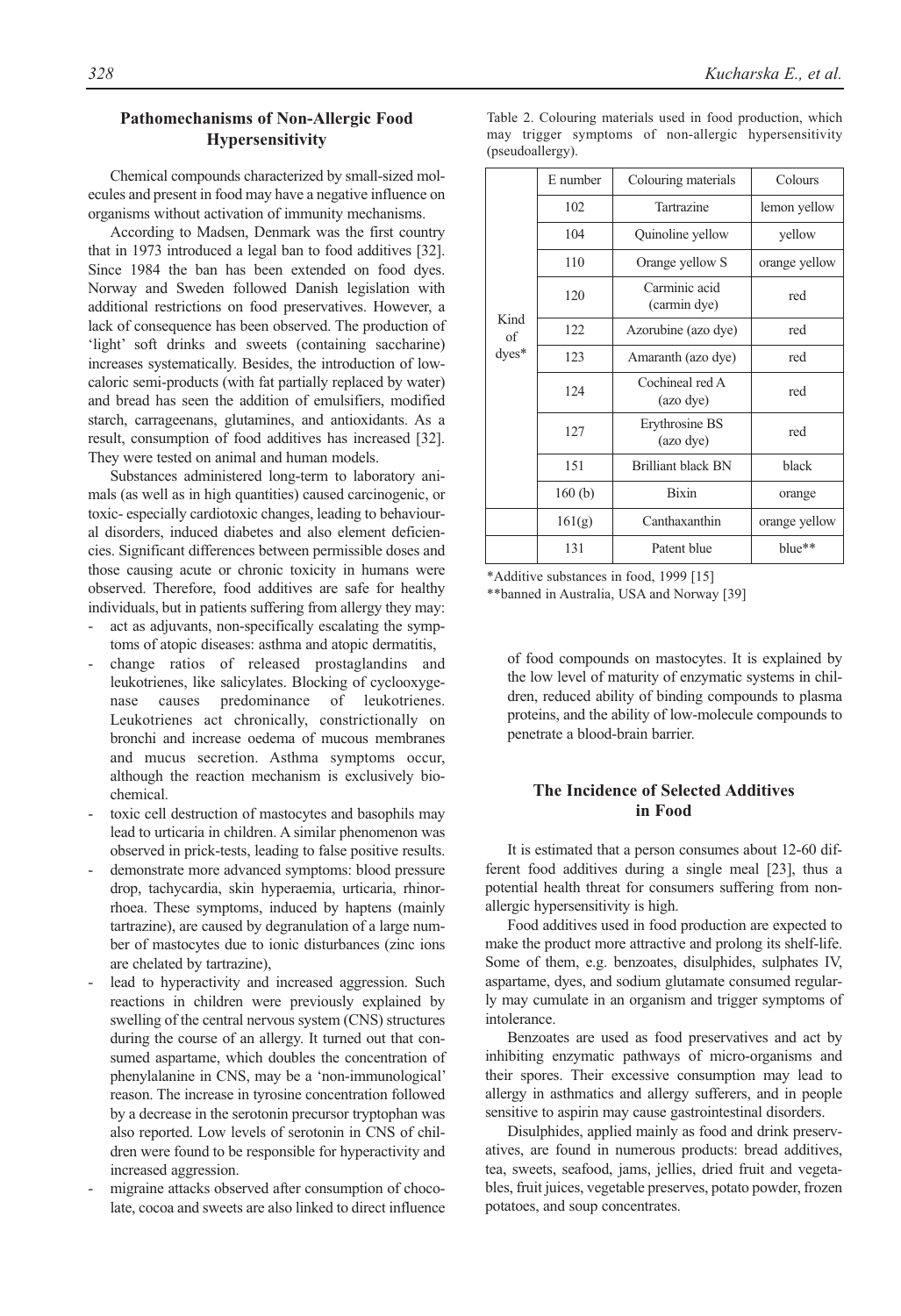Sulphates IV added to stabilize pharmacologically active substances may also be a direct reason for nonallergic hypersensitivity. It often happens that in such cases side-effects are falsely linked to the medicine and not to the additive itself.

Sulphur dioxide and sulphites at concentrations of more than 10 mg/kg or 10 mg/litre expressed as  $SO_2$ should be disclosed on product labels, as they may be hazardous to consumer health [33].

The low-calorie sweetener aspartame has replaced sugar in many foods and drinks. Its compounds (methanol and genetically-engineered enzyme) and formaldehyde (a degradation product) cause a variety of symptoms. Previous studies suggest that it may cause vasomotor swelling of labia, eyelid, foot and hand swelling; however, their incidence caused by aspartame consumption is very rare and needs more detailed research.

Many natural and artificial colourings (especially the natural ones because of the character of the antigene), used as colour improvers in food products can be associated with adverse reaction, including allergenic hypersensitivity (Table 2) [15, 38, 39].

Dyes are widely applied in food production. Since 1996 the European Union has banned (with a few exceptions): erythrosine E127 (since 1992 it may be used only in fruit preserves containing black cherries, max. 150- 200 mg/kg), canthaxanthine E161 (allowed only in Strassburg sausages, max. 15 mg/kg), tartrazine E102 (not allowed to be added to cakes, sweets, ice cream, hard cheeses in Poland).

Since 1976 amaranth dye (E123) has been banned in the USA, whereas in Poland it may be added to food, e.g. wines, spirits and caviar.

Monosodium glutamate (MSG) is a sodium salt of glutamic acid used as a flavour enhancer of characteristic broth-like umami (savoury) taste. The use of MSG is widespread in Asian countries, thus the symptoms of food intolerance triggered by it are also sometimes called 'Chinese Restaurant Syndrome'. However, scientific studies have not confirmed this link. The other ingredients of Asian cuisine, which are strong allergens, e.g. shrimps, nuts, peanuts or certain spices, are probably responsible for triggering allergic reactions (not additives) [34].

Numerous cases of hypersensitivity to food additives, e.g. disodium EDTA -(Ethylenedinitrilo) tetraacetic acid disodium salt, xanthan gum, and disulphides, are known; however, Bateman et al. (2004) comment critically on previous reports that suggest that artificial food additives such as colouring and benzoate preservatives are potentially linked to hyperactivity in children and that children with atopy may be at particular risk [35].

For educational and informational purposes Tables 1 and 2 present the most popular food additives that may trigger symptoms of non-allergic hypersensitivity (or rarely and in single cases – allergic hypersensitivity) [15, 39].

## **Aspects Linked to Health Safety of Consumers**

Clinical consequences of food allergy are frequently serious, considering that a systemic anaphylactic reaction may pose a direct threat to life. Since avoiding allergens still seems to be the main therapeutic recommendation, people's education as well as support from food technologists and analysts to detect and identify potential allergens in food products are crucial.

To protect consumers from potential hypersensitivity, the European Union Commission Directive has announced that it will regulate the content of food labels [36]. Food labelling is mainly aimed at people suffering from food allergies, so label declaration must assure customers that a product is absolutely safe [37].

#### **References**

- 1. JOHANSSON S.G.O., HOURIHANE JO'B., BOUS-QUET J., BRUIJNZEEL-KOMEN C., DREBORG S., HAAHTELA T., KOWALSKI M.L., MYGIND N., RING J., VAN CAUWENBERGE P., VAN HAGE-HAMSTEN M., WÜTRICH B. Position paper. A revised nomenclature for allergy: An EAACI position statement from the EAACI nomenclature task force. Allergy, **9**, 813, **2001**.
- 2. BRANDZAEG P. Current Understanding of Gastrointestinal Immunoregulation and Its Relation to Food Allergy. Ann. N Y Acad. Sci., **964**, 13, **2002**.
- 3. SANDFORD A.O., SHIRAKAWA T.S, MOFFAT M. Localization of atopy and the β-subunit of the high affinity IgE receptor (FcεRI) on chromosome 11q. Lancet, **341**, 332, **1993**.
- 4. JONHSSON C.C., OWNBY D.R., PETERSON E.L. Parental history of atopic disease and concentration of cord blood IgE. Clin. Exp. Allergy, **26**, 624, **1996**.
- 5. MOFFAT M., MILL M., CORNELIS F. Genetic likeage of T cell receptors and γ/δ complex to specific IgE response. Lancet, **343**, 1997, **1994**.
- 6. KOLHO K.L., HAAPANIEMI A., HAAHTELA T., RAUTELIN H. Helicobacter pylori and specific immunoglobulin E antibodies to food allergens in children. J. Ped. Gastroenterol. Nutr., **40**, (2), 180, **2005**.
- STERN D.A., RIEDLER J., NOWAK D., BRAUN-FAHLANDER C., SWOBODA I., BALIC N., CHEN K.W., VRTALA S., GRŐNLUND H., VAN HAGE M., VALEN-TA R., SPITZAUER S., VON MUTIUS E., VERCELLI D.: Exposure to a farming environment has allergen-specific protective effects on TH-2 dependent isotype switching in response to common inhalants. J. Allergy Clin. Immunol., **119**, (2), 351, **2007**.
- 8. TIGHE H., CORR M., ROMAN M., RAZ E. Gene vaccination: Plasmid DNA is more than just a blueprint. Immunol. Today, **19**, 89, **1998**.
- 9. TLASKALOVA-HOGENOVA H., TUĆKOVÁ L., LODI-NOVA-ŻADNIKOVA R., ŚTEPANKOVA R., CUKROWSKA B., FUNDA D.P., STRIŻ I., KOZAKOVA H., HORAKOVA D., JELINKOVA L., SANCHEZ D. Mucosal immunity: its role in defense and allergy. Int. Arch. Allergy Immunol., **128**, 77, **2002**.